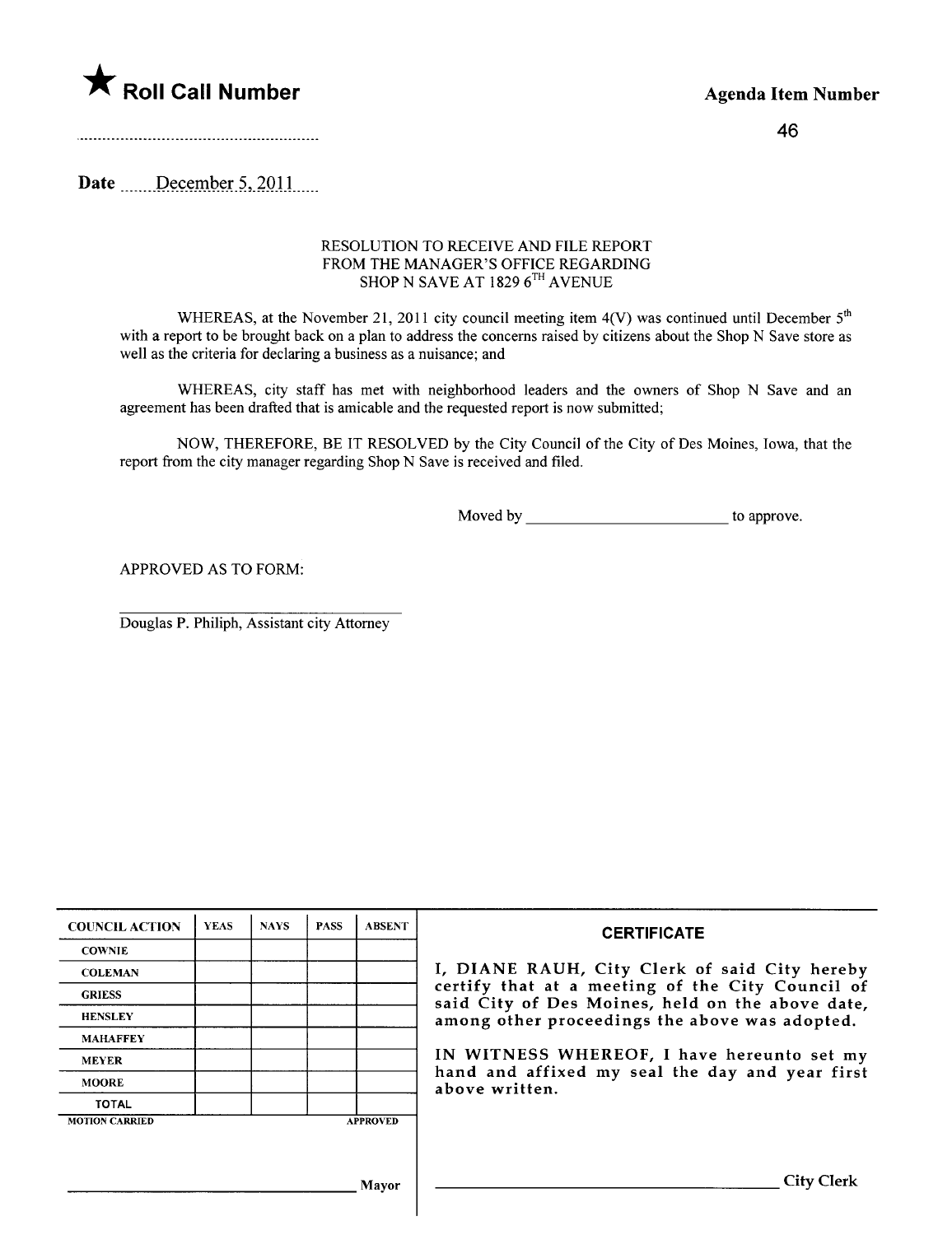December 2, 2011



The Honorable Mayor and Members of the City Council City of Des Moines

Re: Concerns Related to Shop N Save, 1829 6th Avenue

Dear Mayor and City Council Members:

At the November 21,2011 Council meeting, by Roll Call No. 11-1934, Council requested that staff work with the Police, Community Development and Legal Departments to develop a comprehensive strategy with which to address issues presented at the November 21,2011 council meeting. Police enforcement as well as zoning enforcement strategies will be reviewed and consideration given to legislation which may be helpful in addressing the issues which were raised. Staff will also work with the Legal Department to provide the criteria which is necessary in order to declare a business as a public nuisance.

The City Code, Section 42-348(11), allows the prosecution of a business as a nuisance if the operation or maintenance of the business adversely impacts nearby residential or commercial uses. In addition to proof of adverse impact, the ordinance requires additional facts to be proven for a business to be a nuisance. The additional facts are:

- a. Jeopardizes or endangers the public health or safety, or the health or safety of persons residing or working on the premises or in the surrounding area; or
- b. Has resulted in or facilitated any of the following activities: disturbances of the peace, ilegal drug activity including sales or possession thereof, public drunkenness, drinking in public, harassment of passersby, gambling, prostitution, sale of stolen goods, public vandalism, excessive littering, ilegal parking, excessive noise (particularly between the hours of 11:00 p.m. and 7:00 a.m.), noxious smells or fumes, traffic violations, or police detention, citations or arrests; or
- c. Violates any other section of the nuisance ordinance or any other city, state or federal regulation, ordinance or statute.

The burden of proof required to establish nuisance is by the greater weight of the evidence. Circumstances as to severity, frequency, and duration of the problems need to be evaluated in deciding whether to pursue a nuisance case. A realistic assessment should be done by staff to determine if the desired outcome in court can be achieved. The court will weigh and balance all facts and circumstances of the case and make an equitable decision. An appropriate injunction would be requested as a remedy.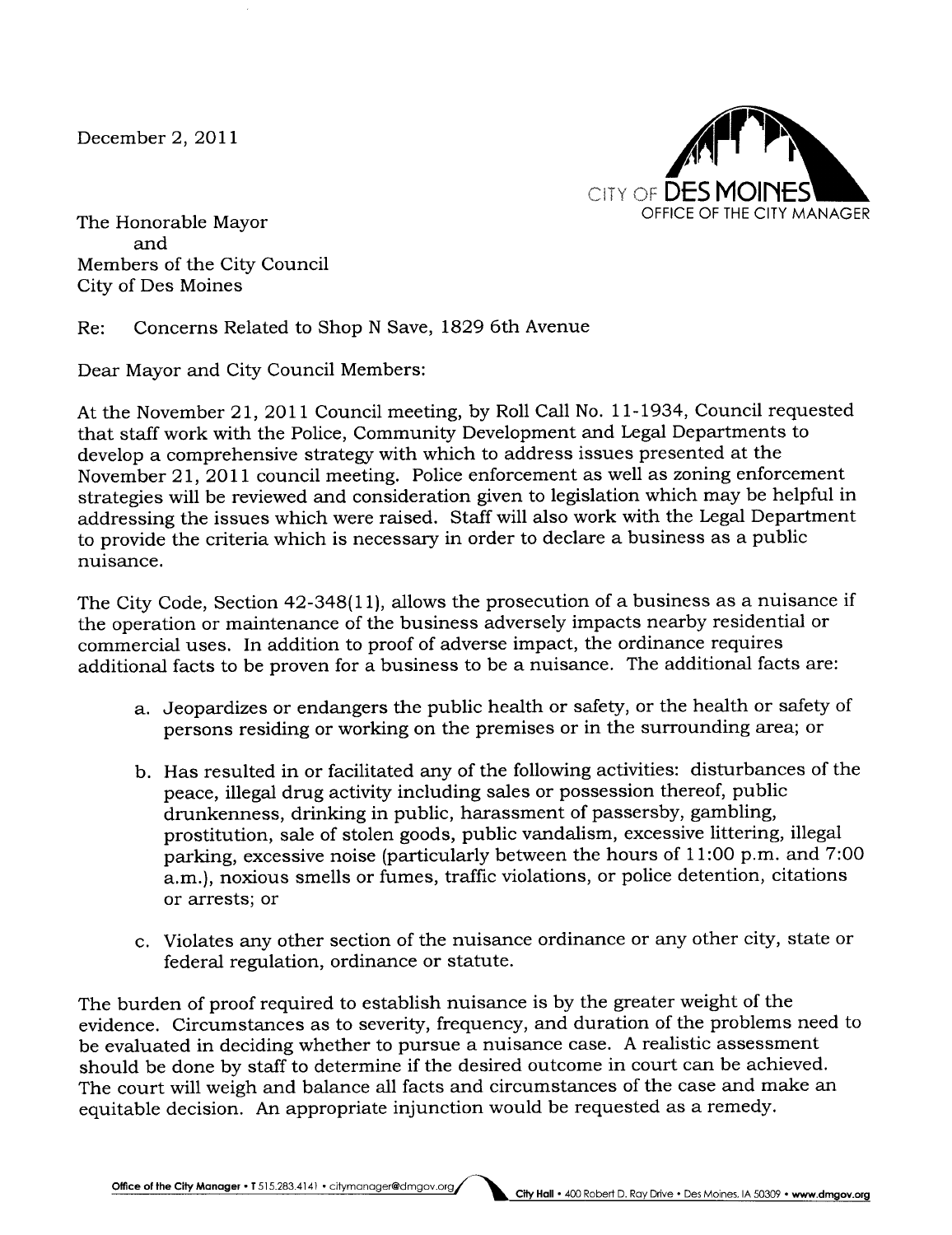December 2, 2011 Page Two

Before any court action is taken, the ordinance requires written notice to be served upon the business. This notice outlines the problems causing the nuisance. See Municipal Code Section 42-359(b). This gives the business an opportunity to correct the problems prior to takng court action. A copy of a blank notice form is attached for your information.

Although not discussed at the meeting, another ordinance that is available to combat criminal problems on property is the specified crimes property ordinance. See Municipal Code Sections 70-211 through 70-219. This ordinance allows police to declare a property as a specified crimes property when certain criminal activity has occurred on the property such as drug activity, prostitution, or weapons related crimes. The declaration is made by letter to the owner of the property putting the owner on notice of the crimes and requiring the owner to abate the problem. There is an administrative appeal process available to the owner if the declaration is in dispute. If the specified crime recurs, a civil infraction may be fied with the small claims court seeking a \$750.00 civil penalty.

An evaluation of the facts concerning the Shop N Save on 6th Avenue was made by the Des Moines Police Vice and Narcotics Division. It was determined that there is not enough evidence to support a business nuisance action at this time. Also, there are no police cases made that would support a specified crimes letter.

Staff did meet with the business owners and their attorney, the property owners, and members of the Riverbend Neighborhood Association board on Thursday, December 1, to discuss the neighborhood's areas of concern including loitering, trash, noise, parking, and overall policing of the property. The attached agreement has been drafted and sent to the business owners for their signature and will be presented to you once it has been signed.

During the upcoming 2012 legislative session, staff will work with the Council's Legislative Subcommittee to review the police enforcement as well as zoning enforcement strategies regarding Class E liquor licenses.

Please feel free to contact me with any questions or concerns.

'ely.

Richard A. Clark City Manager

RAC:kr

Attachments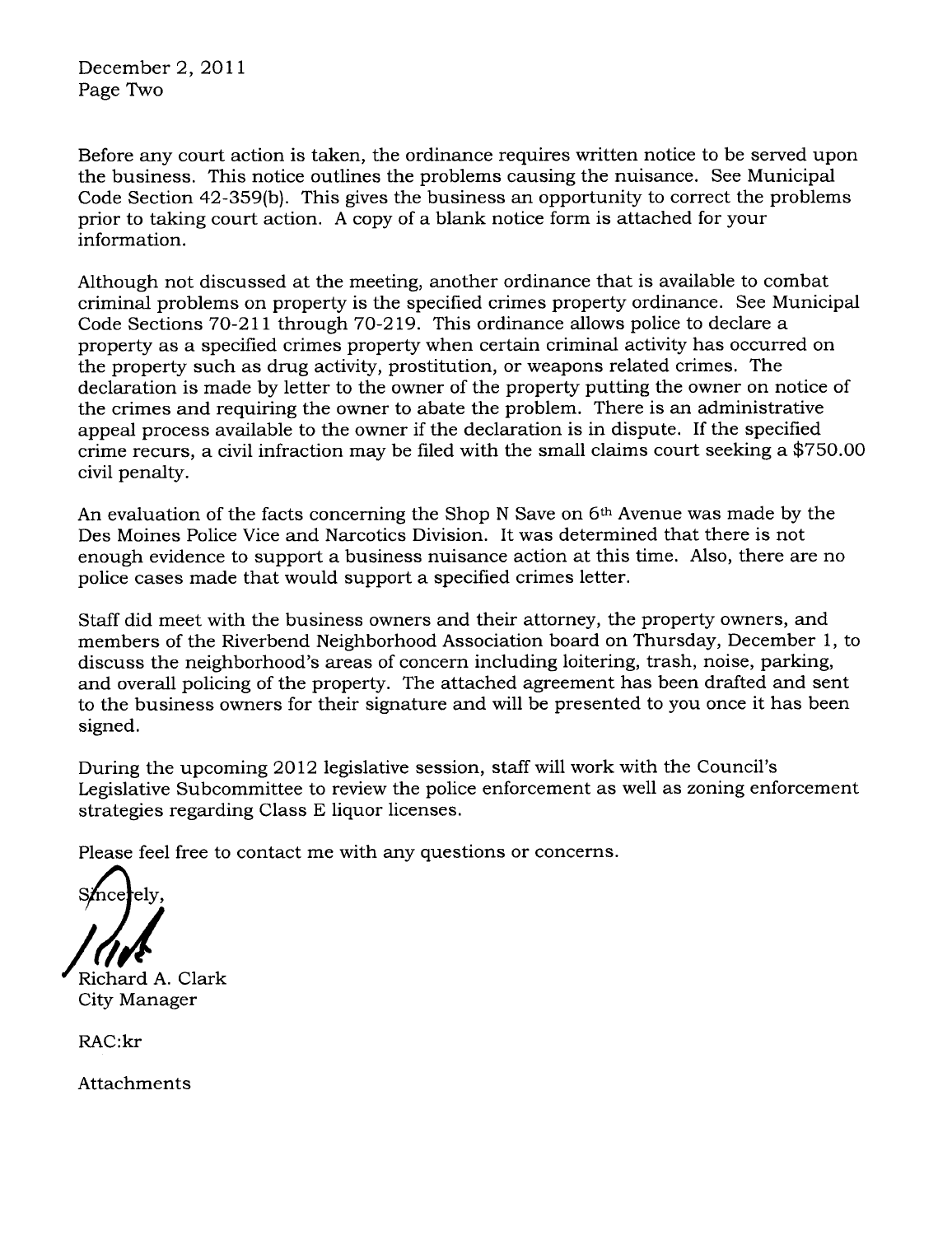## **NOTICE OF NUISANCE AND DEMAND FOR ABATEMENT**

To:

Re:

Date:

[Name of Business]

[Name of Business owner or responsible person]

[Business address]

Be Advised that the Police Department of the City of Des Moines, Iowa, pursuant to Sec. 42-359(b) of the Municipal Code has determined that a nuisance exists at and around the above-described business address

\_\_ at all times, or

 $\equiv$  between the hours of approximately p.m. and a.m., because of the operation and maintenance of the business causing an adverse impact to nearby residential and/or commercial uses.

The operation and maintenance of your business at the above-referenced location and at the times referenced above is a nuisance pursuant to Municipal Code Section 42-348(11) in that it adversely impacts nearby residential and commercial uses in one or more of the particulars stated below [check all that apply]:

Jeopardizes or endangers the public health or safety, or the health and safety of persons residing or working on the premises or in the surrounding area; and/or

Has resulted in or facilitated any of the following activities:

| disturbances of the peace                                                     | public drunkenness |
|-------------------------------------------------------------------------------|--------------------|
| harassment of passersby                                                       | drinking in public |
| gambling                                                                      | prostitution       |
| sale of stolen goods                                                          | public urination   |
| theft                                                                         | assaults           |
| batteries                                                                     | acts of vandalism  |
| excessive littering                                                           | illegal parking    |
| noxious smells or fumes                                                       | traffic violations |
| police detention, citations or arrests                                        |                    |
| illegal drug activity including sales or possession thereof                   |                    |
| excessive noise (particularly between the hours of 11:00 p.m. and 7:00 a.m.)  |                    |
| violations of other city, state, or federal regulation, ordinance, or statute |                    |
|                                                                               | [specify]          |

Be Further Advised that the above-referenced business and its owner are jointly and severally responsible for the presence of the nuisance and shall ensure that the nuisance is abated immediately.

Be Further Advised that failure to immediately comply with the notice and abate the nuisance cause the City to file an action against you in the district court seeking both injunctive and such additional relief as to which it may be entitled.

Service tendered/accepted by:

**Issued by Officer:** 

THIS NOTICE IS ISSUED BY THE CITY OF DES MOINES POLICE DEPARTMENT. IF YOU HAVE QUESTIONS ABOUT THIS NOTICE, PLEASE DIRECT THEM TO:

CITY OF DES MOINES POLICE DEPARTMENT 25 East First Street, Des Moines, IA 50309 Telephone 515-283-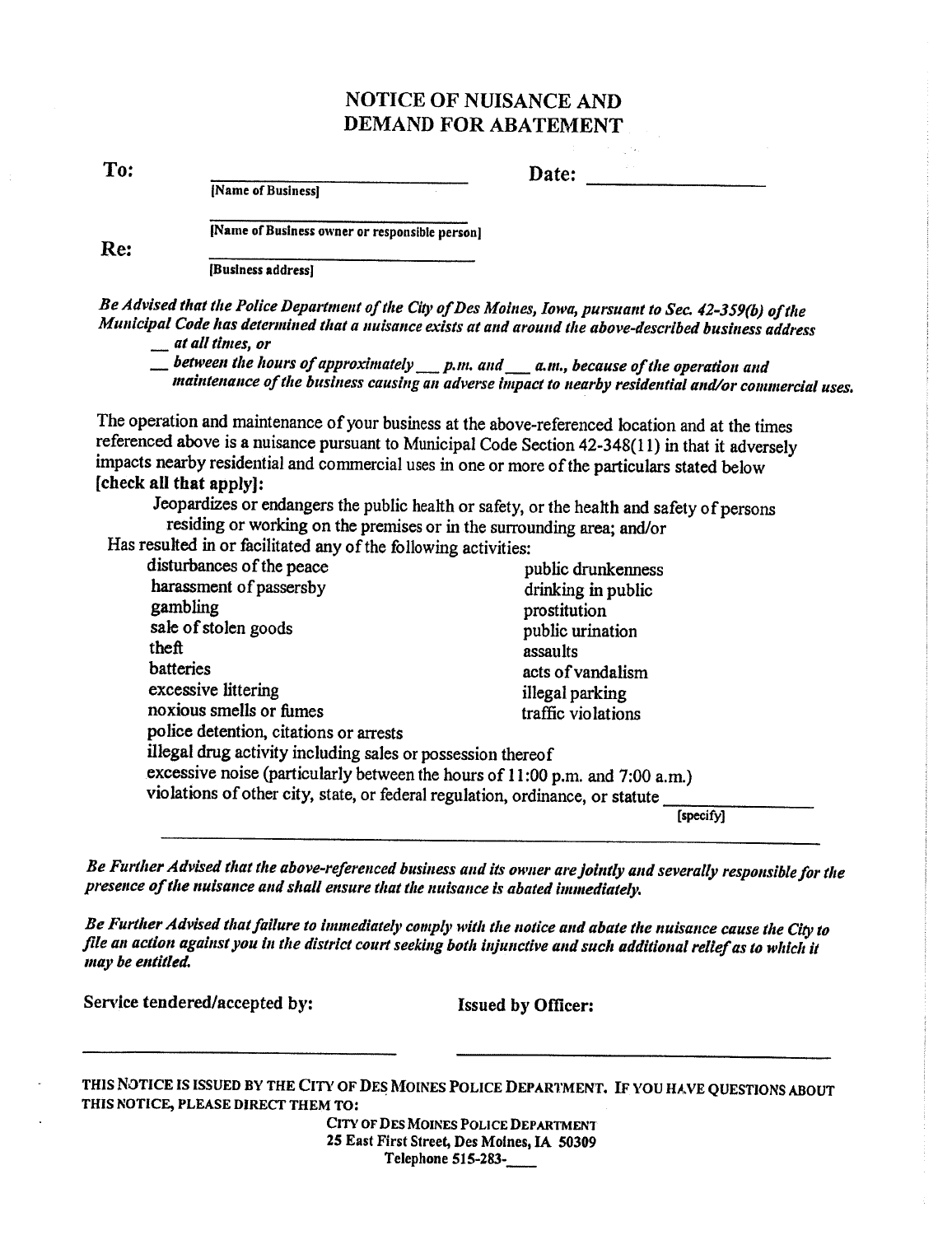## Shop N Save, 1829  $6<sup>th</sup>$  Avenue, Agreement

I Muhammad Imran, owner of the Shop N Save business located at 1829 6<sup>th</sup> Avenue, agree and pledge to the City Council and the River Bend Neighborhood Association that I wil implement the list of management items that follow (some of which are completed) in order to work with the neighborhood association as a good neighbor and improve the safety and cleanliness of the property and the neighborhood.

- i. I have signed a trespass letter for the Des Moines Police Department.
- 2. I will place "No Loitering" signs on both the North and South walls of the building in plain view to the public by December 3, 2011. The sign will state in smaller print that "violators will be prosecuted with trespass, IA Code  $\S$  716.4" My employees will enforce this policy by asking violators to leave the property and by calling the police if necessary.
- 3. I have installed an additional outdoor camera to view the fourteen (14) space parking lot.
- 4. I wil staff a third employee to assist in monitoring the parking lot from the hours of 7:00 p.m. to 9:00 p.m., Thursday through Saturday until at least the end of May 2012. However, I will work with the River Bend Neighborhood Association to assess the effectiveness of this measure. If determined necessary, I wil continue to employ a third person on these days and hours. Also, if the Neighborhood Association does not feel that my employees are effectively controlling behavior in our parking lot, I will hire security personnel or an off-duty police officer on these days and for these hours for a period of months agreed upon through consultation with the neighborhood association. I understand the neighborhood association will assess the effectiveness of the additional employee two (2) months from the date of this agreement and I wil work with them to resolve any issues.
- 5. I have installed an additional trash bin in the parking lot.
- 6. I wil instruct my employees to police the lot and the adjacent street area for trash and paper to include abutting properties to the extent of litter reasonably coming from the Shop N Save property.
- 7. If it is determined to be necessary, I will remove the pay phones located outside the store. I will work with the neighborhood association on this decision.
- 8. I or a designee will attend the River Bend Neighborhood Association meetings on a regular basis. I will work with the association to try to solve problems immediately and will seek assistance from city officials if necessary.
- 9. I will advise delivery trucks to park in a position so as not to block the view of  $6<sup>th</sup>$ Avenue and notice will be given each supplier advising where to park.
- 10. I will advise my employees to call police when they observe suspected crimes occurring. This includes violation of the city noise ordinance when necessary to gain compliance.
- i 1. I wil install a sign on the exterior of the building that reads, "Noise Ordinance Violations including Music from Vehicles Will be Prosecuted. City Code § 42- $259(d)$ " I will require that my employees enforce this provision by informing my customers to turn down or off the music coming from vehicles or elsewhere.